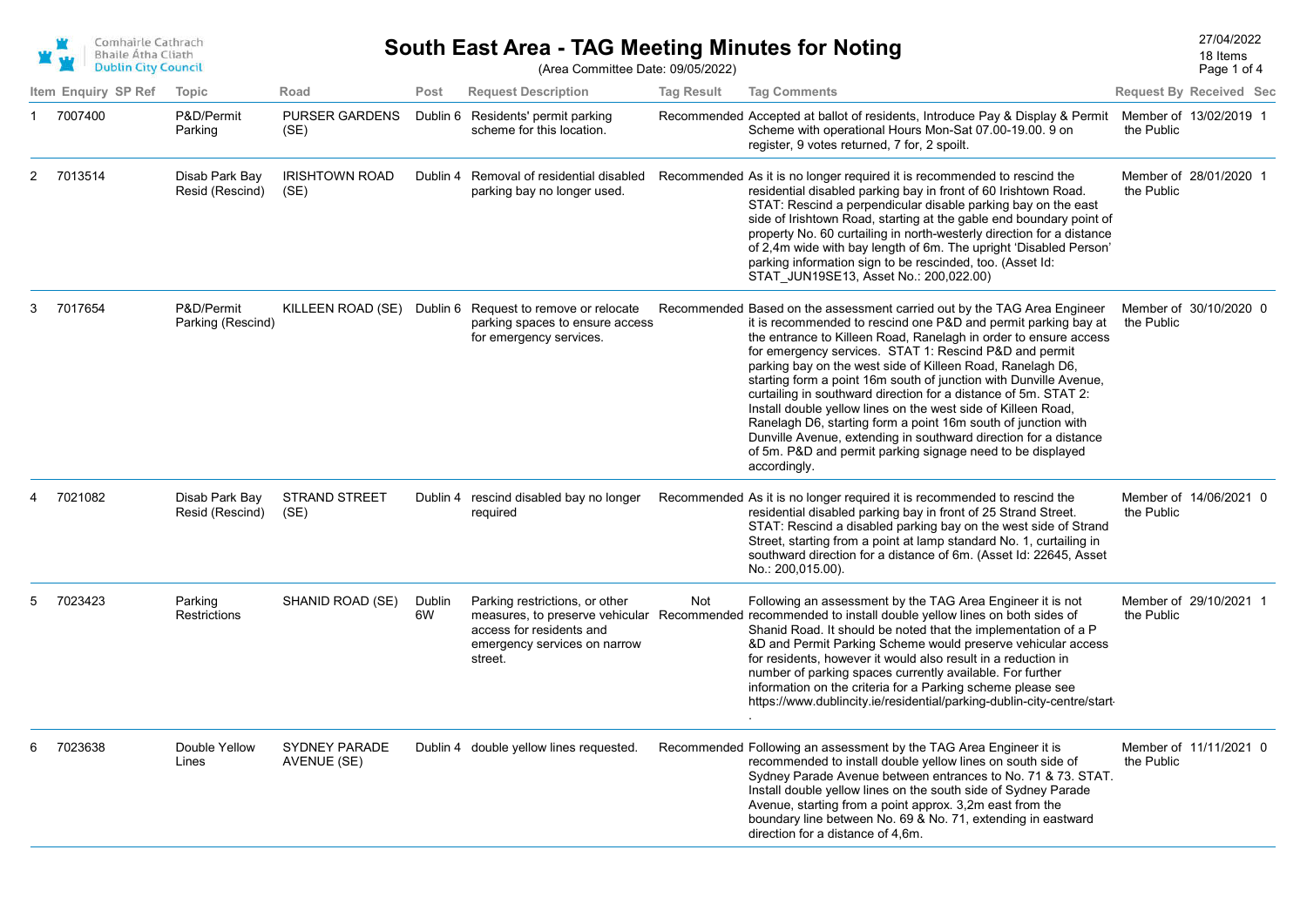| Comhairle Cathrach<br><b>Bhaile Átha Cliath</b><br><b>Dublin City Council</b> |
|-------------------------------------------------------------------------------|
|                                                                               |

(Area Committee Date: 09/05/2022)

|   | Item Enguiry SP Ref | Topic                                | Road                             | Post         | <b>Request Description</b>                                                                              | <b>Tag Result</b> | <b>Tag Comments</b>                                                                                                                                                                                                                                                                                                                                                                                                                                                                                                                                                                                                                                                                                                                                                                                                                                                                              |            | <b>Request By Received Sec</b> |
|---|---------------------|--------------------------------------|----------------------------------|--------------|---------------------------------------------------------------------------------------------------------|-------------------|--------------------------------------------------------------------------------------------------------------------------------------------------------------------------------------------------------------------------------------------------------------------------------------------------------------------------------------------------------------------------------------------------------------------------------------------------------------------------------------------------------------------------------------------------------------------------------------------------------------------------------------------------------------------------------------------------------------------------------------------------------------------------------------------------------------------------------------------------------------------------------------------------|------------|--------------------------------|
|   | 7 7024464           | <b>Traffic Calming</b>               | (SE)                             |              | GREENMOUNT LANE Dublin 12 speed calming measures<br>required.                                           | Not               | Based on the assessment carried out by the TAG Area Engineer<br>Recommended it is not recommended to install speed ramps on Greenmount<br>Lane, Dublin 8. Greenmount Lane does not meet the criteria for<br>speed ramps as it does not have a straight run of 200m. The road<br>is a 30km/h zone and "Slow Zone 30km/h" signs are erected<br>accordingly (at corner of Harold's Cross Road & Greenmount<br>Avenue and also on Greenmount Lane & Parnell Road).                                                                                                                                                                                                                                                                                                                                                                                                                                   |            | Councillor 19/01/2022 1        |
|   | 7024488             | Double Yellow<br>Lines               | <b>CHARLESTON</b><br>AVENUE (SE) |              | with DYL's.                                                                                             |                   | Dublin 6 remove parking bay and replace Recommended Based on the assessment carried out by the Traffic Advisory<br>Group it is recommended to rescind the P&D and permit parking<br>bay and install double yellow lines instead on the east side of<br>Charleston Avenue, Ranleagh in front of house No. 56.<br>STAT 1: Rescind Pay & Display and Permit Parking (7:00-19:00,<br>Mon-Fri) on the east side of Charleston Avenue, starting at a point<br>34.2 metres south of the Charleston Road / Charleston Avenue<br>T-junction, curtailing in the southward direction for 9.1 metres.<br>STAT 2: Install Double Yellow Lines on the east side of<br>Charleston Avenue, starting at a point 34.2metres south of the<br>Charleston Road / Charleston Avenue T-junction, extending in the<br>southward direction for 9.1 metres. (Ref: Site Asset 200,000.00<br>STAT Double Yellow Lines 2881). | the Public | Member of 19/01/2022 1         |
| g | 7024906             | P&D/Permit<br>Parking (Rescind) (SE) |                                  |              | BEECHWOOD ROAD Dublin 6 Remove Parking Bay markings<br>outside vehicle entrance to 13<br>Beechwood Road |                   | Recommended Based on the assessment carried out by the Traffic Advisory<br>Group it is recommended to relocate a P&D and permit parking<br>bay from the previous entrance of 13 Beechwood Road to the<br>existing entrance to accommodate vehicular access. P&D and<br>permit parking sign to be relocated accordingly. STAT 1: Rescind<br>P&D and permit parking bay on the south side of Beechwood<br>Road, starting from a point 9,3m east from lamp post No. 1,<br>curtailing in western direction for a distance of 6,5m. STAT 2:<br>Install P&D and permit parking bay on the south side of<br>Beechwood Road, starting from a point 13,2m west from lamp<br>post No. 1, extending in western direction for a distance of 5m.                                                                                                                                                              | the Public | Member of 11/02/2022 0         |
|   | 10 7025196          | Disab Park Bay<br>Residential        | <b>MOUNT ARGUS</b><br>ROAD (SE)  | Dublin<br>6W | Replace 1st parking bay on<br>Mount Argus Road with a<br>disabled parking bay.                          |                   | Recommended Based on the assessment carried out by the TAG Area Engineer<br>it is recommended to replace the P&D and permit parking bay in<br>front of 162a Mount Argus Road, Harold's Cross with a disabled<br>parking bay. STAT 1: Rescind P&D and permit parking bay on<br>the north side of Mount Argus Road, Harold's Cross, starting from<br>a point 9m west opposite to lamp post No. 1, curtailing for<br>westward direction in a distance of 4m. STAT 2: Install disabled<br>parking bay on the north side of Mount Argus Road, Harold's<br>Cross, starting from a point 7m west opposite to lamp post No. 1,<br>extending for westward direction in a distance of 6m. DPB<br>coordinates: 53°19'26.1"N 6°16'49.1"W. P&D display signage to<br>be moved 2m east from its current location.                                                                                              | the Public | Member of 28/02/2022 0         |

Page 2 of 4 18 Items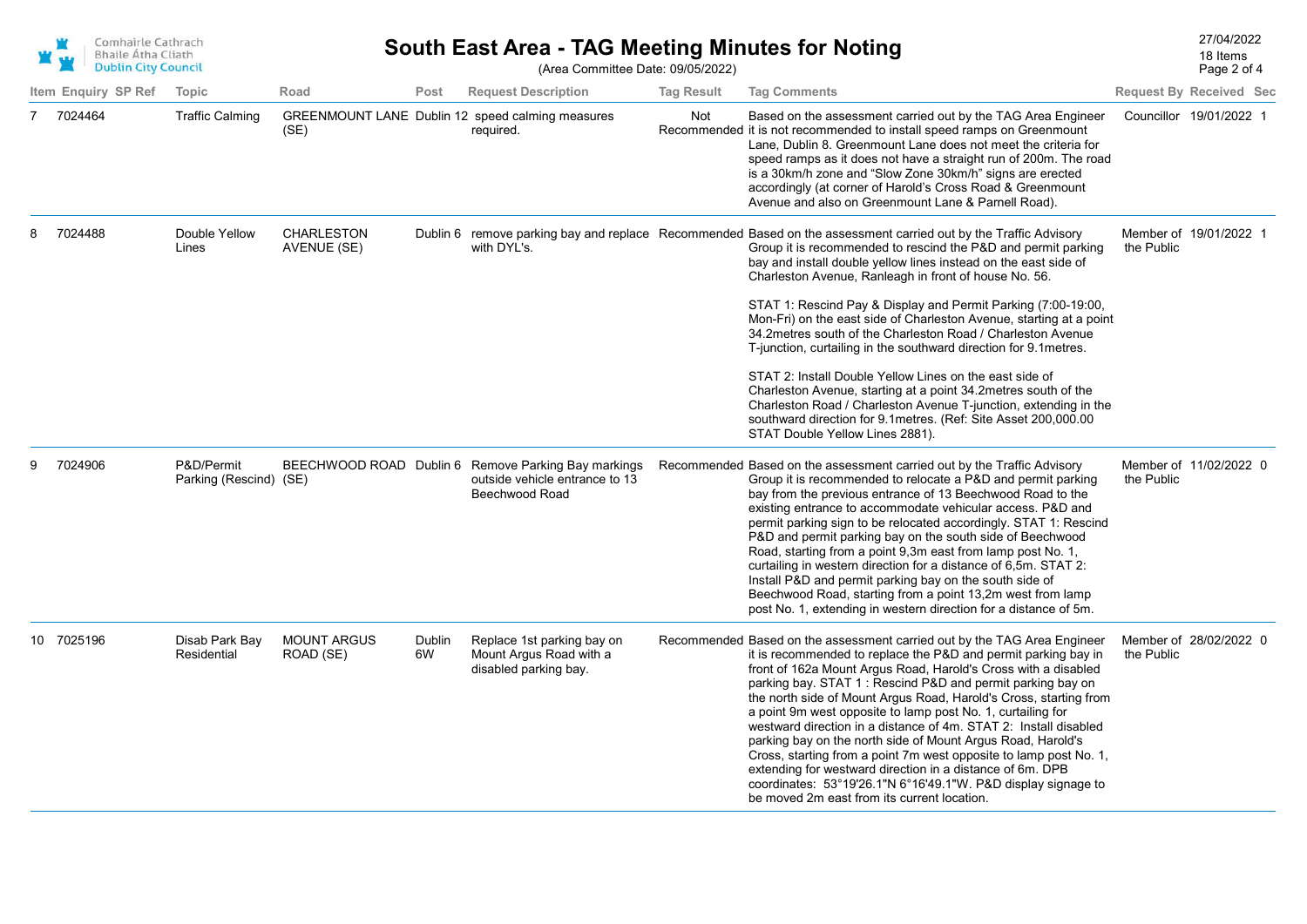| Comhairle Cathrach         |
|----------------------------|
| <b>Bhaile Átha Cliath</b>  |
| <b>Dublin City Council</b> |

Page 3 of 4 18 Items

|                     | <b>DUDLIN CIty Council</b>    |                                  |      | (Area Committee Date: 09/05/2022)                                               |                   |                                                                                                                                                                                                                                                                                                                                                                                                                                                                                                                                                                                                                           |            | Page 3 of 4                    |
|---------------------|-------------------------------|----------------------------------|------|---------------------------------------------------------------------------------|-------------------|---------------------------------------------------------------------------------------------------------------------------------------------------------------------------------------------------------------------------------------------------------------------------------------------------------------------------------------------------------------------------------------------------------------------------------------------------------------------------------------------------------------------------------------------------------------------------------------------------------------------------|------------|--------------------------------|
| Item Enquiry SP Ref | Topic                         | Road                             | Post | <b>Request Description</b>                                                      | <b>Tag Result</b> | <b>Tag Comments</b>                                                                                                                                                                                                                                                                                                                                                                                                                                                                                                                                                                                                       |            | <b>Request By Received Sec</b> |
| 11 7025263          | Disab Park Bay<br>Residential | CASHEL ROAD (SE)                 |      | Dublin 12 Disabled parking bay for 21<br>Cashel Road.                           |                   | Recommended Based on the assessment carried out by the TAG Area Engineer<br>it is recommended to install a Disabled Parking Bay in front of 21<br>Cashel Road, Crumlin. STAT: Install disabled parking bay on the<br>east side of Cashel Road, Crumlin, starting from a point 15,5m<br>north from lamp post No. 4, extending for northward direction in a<br>distance of 5,5m. DPB coordinates: 53°19'27.7"N 6°18'26.7"W                                                                                                                                                                                                  | the Public | Member of 02/03/2022 0         |
| 12 7025344          | Double Yellow<br>Lines        | <b>GULISTAN PLACE</b><br>(SE)    |      | Dublin 6 Additional DYLs to prevent<br>parked vehciles from blocking<br>access. |                   | Recommended Based on the assessment carried out by the Traffic Advisory<br>Group it is recommended to install double yellow lines at the<br>pinch point on the west side of Gulistan Cottages. STAT: Install<br>double yellow lines on the west side of Gulistan Cottages starting<br>from a point in front of the boundary 6 & 7 Gulistan Cottages,<br>extending in southward direction for a distance of 3,5m.                                                                                                                                                                                                          | the Public | Member of 07/03/2022 0         |
| 13 7025474          | Disab Park Bay<br>Residential | (SE)                             |      | 13 Greenmount Lane.                                                             |                   | GREENMOUNT LANE Dublin 12 Disabled parking bay for outside Recommended Based on the assessment carried out by the TAG Area Engineer<br>it is recommended to install a disabled parking bay in front of 13<br>Greenmount Lane, Harold's Cross. STAT: Install disabled parking<br>bay on the east side of Greenmount Lane, starting from a point in<br>front of the boundary 12 & 13 Greenmount Lane, extending for<br>northward direction to the point in front of the boundary 13 & 14<br>Greenmount Lane. DPB coordinates: 53°19'42.0"N 6°16'42.9"W                                                                      | the Public | Member of 15/03/2022 0         |
| 14 7025721          |                               | Bus Stop Marking ASTON QUAY (SE) |      | Bus Stop Markings and<br>associated signage, road<br>markings.                  |                   | Dublin 2 As part of BusConnects C Spine: Recommended As part of BusConnects: Install a Bus Stop Sign (TFI), RUS 031<br>on the south side of Aston Quay, Approximately 2.3 metres east<br>of Public Lamp Standard No. 59.<br>Install a Bus Stop Sign (TFI), RUS 031 on the south side of Aston<br>Quay, Approximately 12.4 metres west of Public Lamp Standard<br>No. 58.<br>Install Bus Stop Markings, RRM 030 on the south side of Aston<br>Quay, starting approximately 20 metres west of Public Lamp<br>Standard No. 59, Extending east by Approximately 68.4 metres.                                                  | Internal   | 30/03/2022 0                   |
| 15 7025727          |                               | (SE)                             |      | Bus Stop Markings and<br>associated signage and road<br>markings.               |                   | Bus Stop Marking TOWNSEND STREET Dublin 2 As part of BusConnects C spine: Recommended As part of BusConnects: Install a Bus Stop Sign (TFI), RUS 031<br>on the north side of Townsend Street, Approximately 26.6 metres<br>east of Public Lamp Standard No. 2.<br>Install a Bus Stop Sign (TFI), RUS 031 on the north side of<br>Townsend Street, Approximately 49.8 metres east of Public Lamp<br>Standard No. 2.<br>Install Bus Stop Markings, RRM 030 on the north side of<br>Townsend Street, starting approximately 52.2 metres east of<br>Public Lamp Standard No. 2, Extending west by Approximately 36<br>metres. | Internal   | 30/03/2022 0                   |